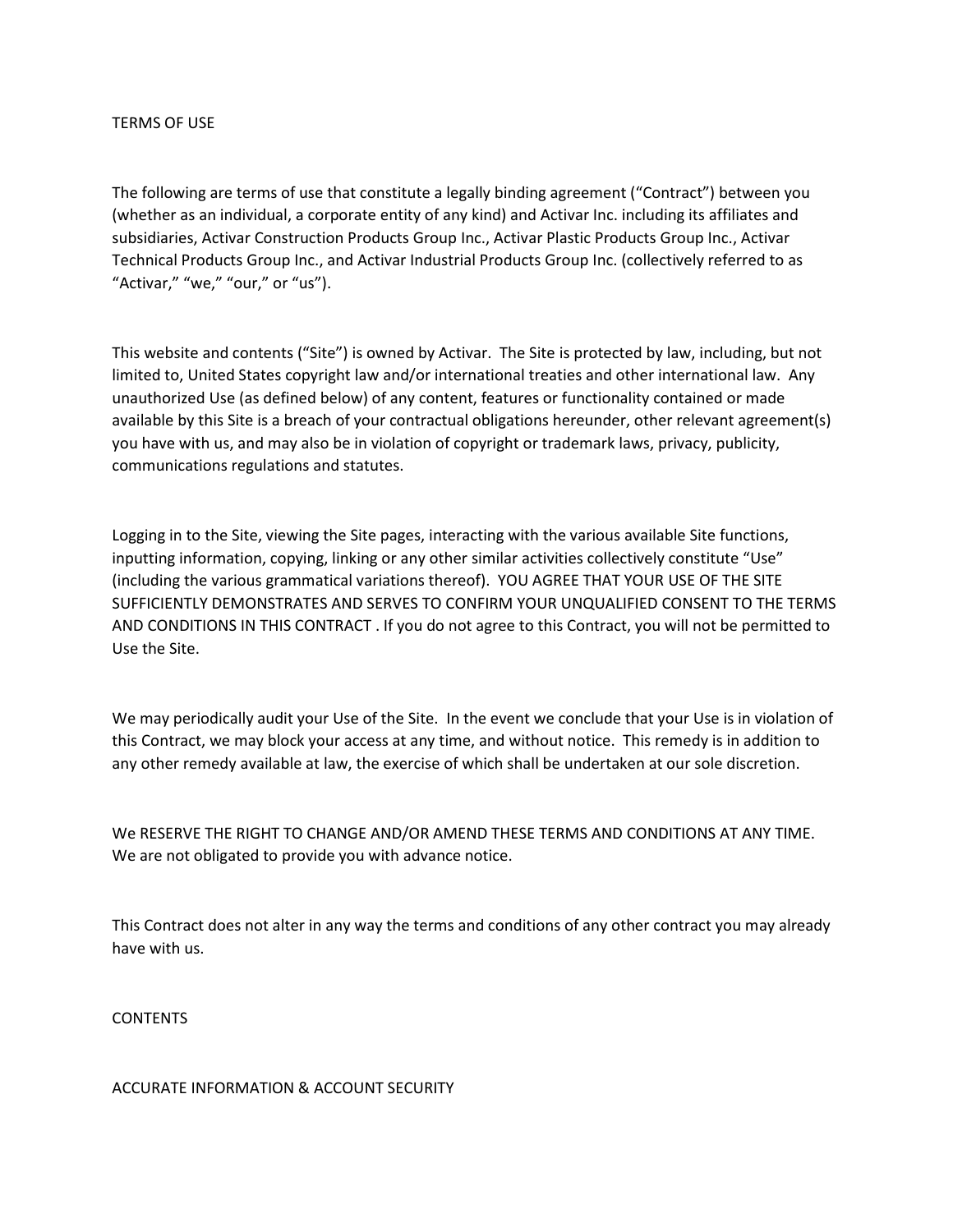USE RESTRICTIONS WARRANTY DISCLAIMER LIMITATION OF LIABILITY INDEMNIFICATION **TRANSMISSIONS** ENTIRE CONTRACT MISCELLANEOUS & GOVERNING LAW

# ACCURATE INFORMATION & ACCOUNT SECURITY

All the information that you provide in order to Use the Site is true, accurate, current, and complete. You will change any password immediately if you believe it may have been compromised or used without authorization. You also agree to immediately inform us of any breaches of security that you become aware of, such as loss, theft, or unauthorized disclosure or use of your username or password by contacting us at siteadmin@activar.com. Until we are so notified you will remain liable for any unauthorized access and use of your account.

USE RESTRICTIONS

Copyright: All content in this Site, including, without limitation, text, pictures, graphics and data, and the selection and arrangement thereof, are copyrighted materials of Activar ©2010-2020 ALL RIGHTS RESERVED, or of the original author of the material. You may not "mirror" any material contained in this Site on any other server, or deep link into any other page on this Site without our prior, express written permission by an officer of Activar.

Trademarks: Any and all trademarks, service marks, trade names and logos (collectively, the "Trademarks") used and displayed on this Site are registered and unregistered Trademarks of Activar or its licensors. These Trademarks may not be copied, imitated or used, in whole or in part, without our prior, explicit written permission. Nothing in this Contract confers on you any right of ownership to any of the Trademarks. Further, nothing in this Site shall be construed as granting, by implication, estoppel or otherwise any license or right to use any Trademark displayed on the Site, without our prior, explicit written consent.

Hyperlinks: Any third party links provided in the Site are provided solely for your convenience. We do not review, endorse nor make any representations about such sites, and your use of these sites is at your own risk. You agree that we will not be responsible or liable under any circumstances or theories,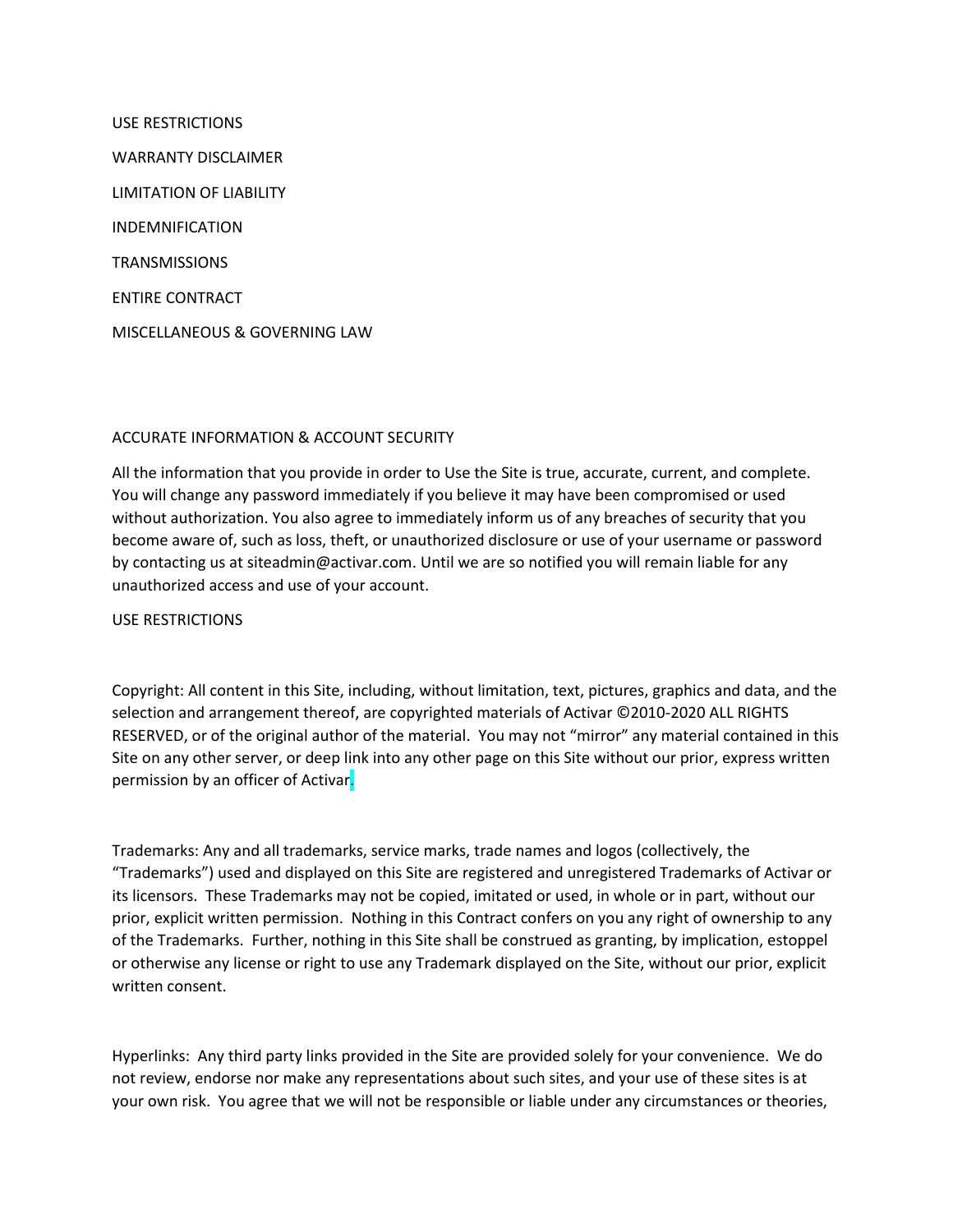directly or indirectly, for any damage or loss caused or alleged to be caused, by or in connection with your use or reliance on these third party sites.

Limited Access: You agree you will not use, directly or indirectly, any bot, spider, or other automatic method or means, nor any manual processes to copy any part of this Site. You agree that you will not use any device, software or routine to interfere or attempt to interfere with the proper working of the Site. You will not take any action, directly or indirectly, that we, in our sole discretion, conclude imposes an unreasonable or disproportionately large load on any components of our computer infrastructure or that of our service providers.

Additional Use Restrictions: You may not post, intercept, transmit, email, retransmit or store material on, from and/or through the Site, which, in our sole judgment: (i) violates any local, state, federal or foreign law or regulation, (ii) is threatening, harassing, obscene, indecent, defamatory or that otherwise could adversely affect any individual, group or entity, or (iii) violates the rights of any person, including rights protected by copyright, trademark, trade secret, patent or other intellectual property or similar laws or regulations. You will be solely responsible for determining and complying with any and all laws and regulations that are applicable to your Use.

By way of illustration, neither of which shall be deemed exhaustive, the following activities are prohibited:

A. Upload, post, email or otherwise transmit any data that is unlawful, harmful, threatening, abusive, harassing, tortious, defamatory, vulgar, obscene, pornographic, libelous, invasive of another's privacy, hateful or racially, ethnically or otherwise objectionable;

B. Impersonate any person or entity, including, but not limited to, another employee (e.g., a colleague), an Activar employee, officer, director or agent, or falsely state or otherwise misrepresent your affiliation with a person or entity;

C. Forge headers or otherwise manipulate identifiers in order to disguise the origin of any data transmitted through this Site or develop restricted or password-only access pages or images;

D. Upload, post, email or otherwise transmit any data that infringes any patent, trademark, trade secret, copyright or other proprietary and/or confidentiality rights of any party;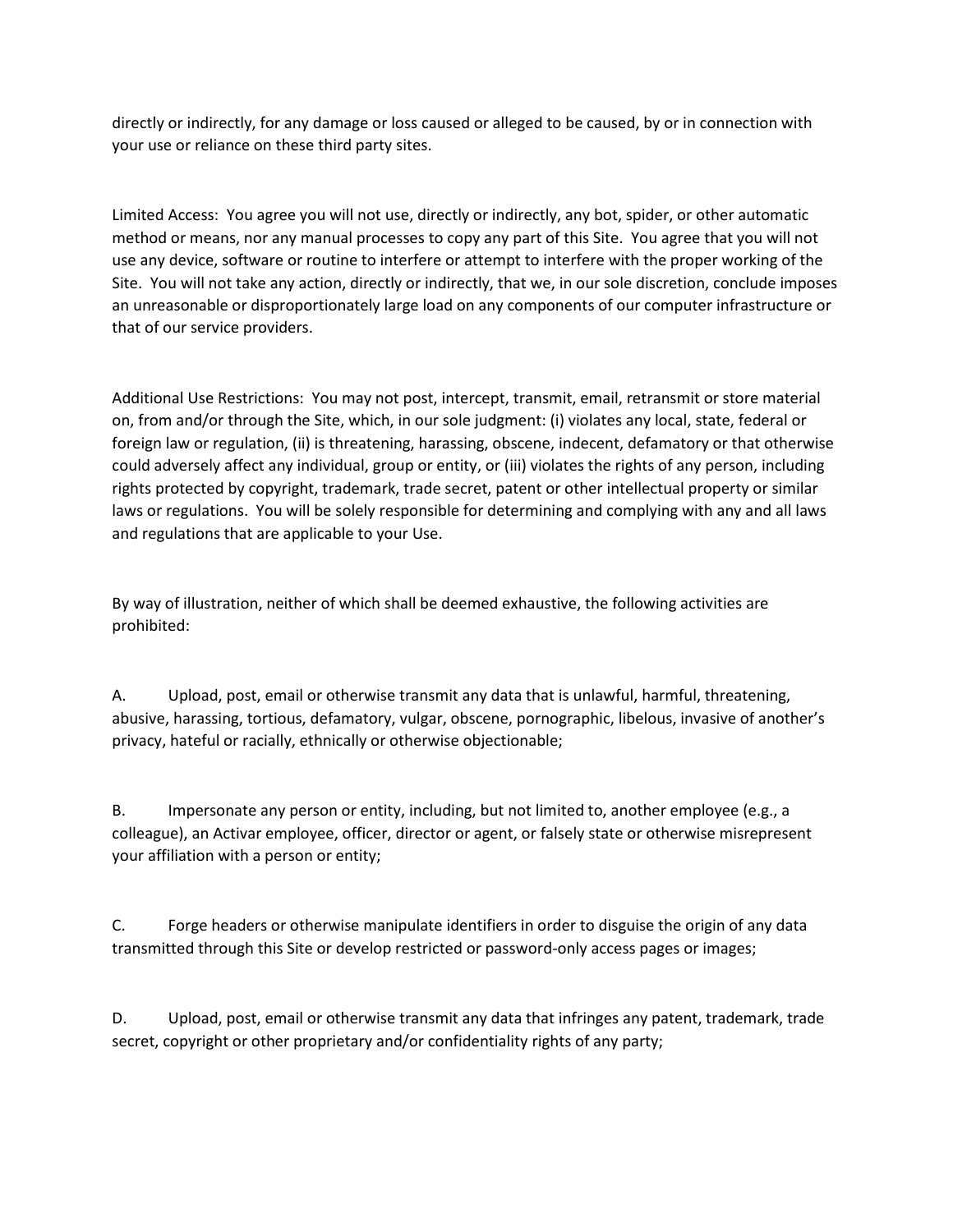E. Upload, post, email or otherwise transmit any unsolicited or unauthorized advertising, promotional materials, spam, chain letters, pyramid schemes or any other form of solicitation; and

F. Upload, post, email or otherwise transmit any data that contains malware.

# WARRANTY DISCLAIMER

WE MAKE NO REPRESENTATIONS OR WARRANTIES WITH RESPECT TO THIS SITE OR ITS CONTENT, OR ANY PRODUCT OR SERVICE AVAILABLE ON OR PROMOTED THROUGH THIS SITE. THIS SITE AND ALL OF ITS CONTENT ARE PROVIDED ON AN "AS IS," "AS AVAILABLE" BASIS, WITHOUT REPRESENTATIONS OR WARRANTIES OF ANY KIND. TO THE FULLEST EXTENT PERMITTED BY LAW, ACTIVAR DISCLAIMS ANY AND ALL REPRESENTATIONS AND WARRANTIES, WHETHER EXPRESS, IMPLIED, ARISING BY STATUTE, CUSTOM, COURSE OF DEALING, COURSE OF PERFORMANCE OR IN ANY OTHER WAY, WITH RESPECT TO THIS SITE, ITS CONTENT, AND ANY PRODUCTS OR SERVICES AVAILABLE OR PROMOTED THROUGH THIS SITE. WITHOUT LIMITING THE GENERALITY OF THE FOREGOING, BENOVATE DISCLAIMS ALL REPRESENTATIONS AND WARRANTIES (A) OF TITLE, NON-INFRINGEMENT, MERCHANTABILITY AND FITNESS FOR A PARTICULAR PURPOSE; (B) RELATING TO THE SECURITY OF THIS SITE; (C) THAT THE CONTENT OF THIS SITE IS ACCURATE, COMPLETE OR CURRENT; OR (D) THAT THIS SITE WILL OPERATE SECURELY OR WITHOUT INTERRUPTION OR ERROR.

WE DO NOT REPRESENT OR WARRANT THAT THIS SITE, ITS SERVERS, OR ANY TRANSMISSIONS SENT FROM US OR THROUGH THIS SITE WILL BE FREE OF MALWARE.

Activar does not endorse and is not responsible for statements, advice and opinions made by anyone other than authorized Activar representatives. WITHOUT LIMITING ANY OF THE FOREGOING, WE DO NOT MAKE ANY REPRESENTATIONS OR WARRANTIES AGAINST THE POSSIBILITY OF DELETION, MISDELIVERY OR FAILURE TO STORE COMMUNICATIONS, PERSONALIZED SETTINGS, OR OTHER DATA. YOU ACCEPT THAT OUR SHAREHOLDERS, OWNERS, OFFICERS, DIRECTORS, EMPLOYEES AND OTHER REPRESENTATIVES SHALL HAVE THE BENEFIT OF THIS CLAUSE.

APPLICABLE LAW MAY NOT ALLOW THE LIMITATION OF CERTAIN WARRANTIES, SO ALL OR PART OF THIS DISCLAIMER OF WARRANTIES MAY NOT APPLY TO YOU.

LIMITATION OF LIABILITY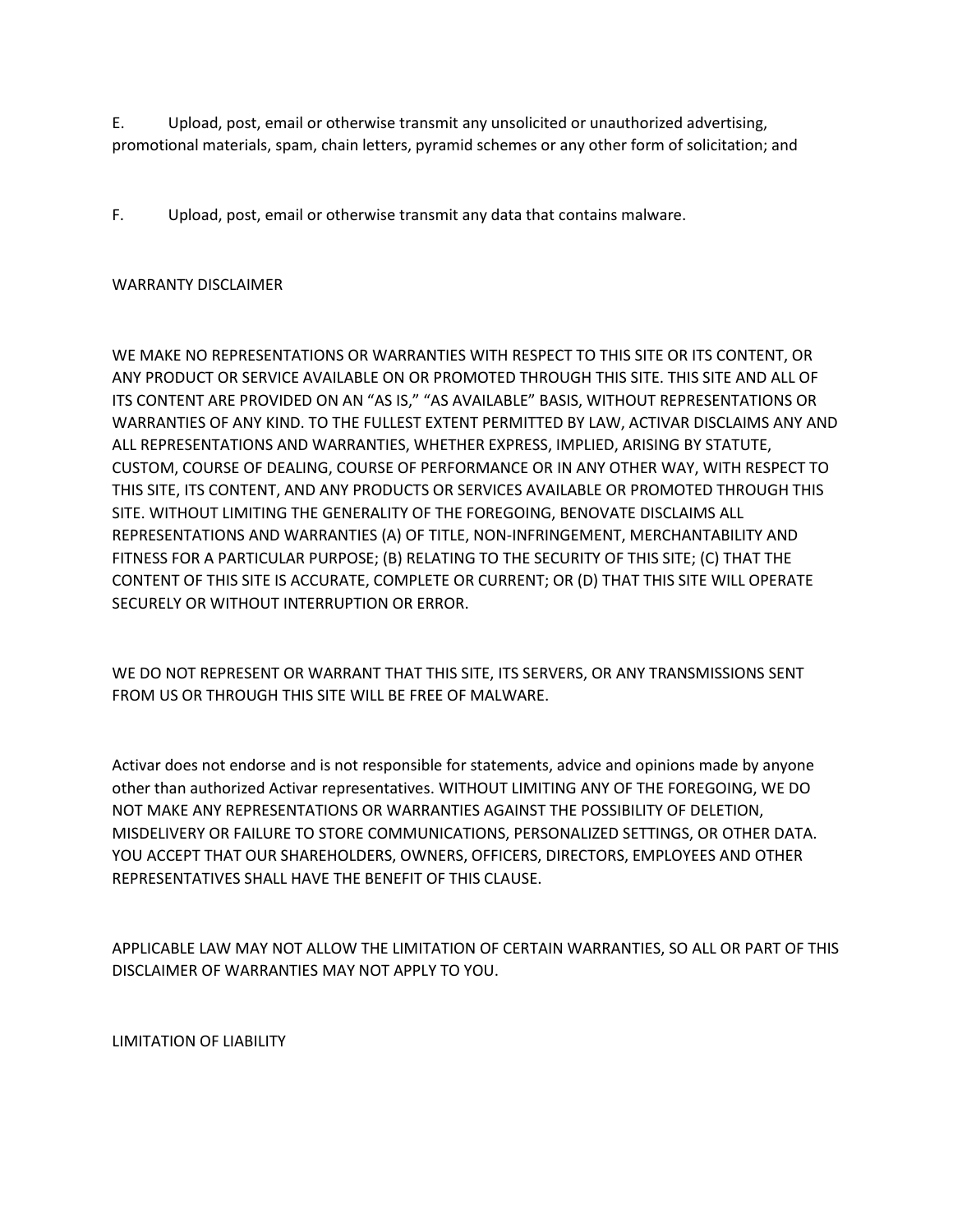TO THE FULLEST EXTENT PERMITTED BY APPLICABLE LAWS WE, ON BEHALF OF OUR DIRECTORS, OFFICERS, EMPLOYEES, AGENTS, SUPPLIERS, LICENSORS AND SERVICE PROVIDERS, EXCLUDE AND DISCLAIM LIABILITY FOR ANY LOSSES AND EXPENSES OF WHATEVER NATURE AND HOWSOEVER ARISING INCLUDING, WITHOUT LIMITATION, ANY DIRECT, INDIRECT, GENERAL, SPECIAL, PUNITIVE, INCIDENTAL OR CONSEQUENTIAL DAMAGES; LOSS OF USE; LOSS OF DATA; LOSS CAUSED BY MALWARE; LOSS OF INCOME OR PROFIT; LOSS OF OR DAMAGE TO PROPERTY; CLAIMS OF THIRD PARTIES; OR OTHER LOSSES OF ANY KIND OR CHARACTER, EVEN IF WE HAVE BEEN ADVISED OF THE POSSIBILITY OF SUCH DAMAGES OR LOSSES, ARISING OUT OF OR IN CONNECTION WITH THE USE OF THIS SITE. YOU ASSUME TOTAL RESPONSIBILITY FOR ESTABLISHING SUCH PROCEDURES FOR DATA BACK UP AND MALWARE CHECKING AS YOU CONSIDER NECESSARY. THIS LIMITATION OF LIABILITY APPLIES WHETHER THE ALLEGED LIABILITY IS BASED ON CONTRACT, TORT (INCLUDING NEGLIGENCE), STRICT LIABILITY OR ANY OTHER BASIS.

IF ANY PART OF THIS LIMITATION ON LIABILITY IS FOUND TO BE INVALID OR UNENFORCEABLE FOR ANY REASON, THEN THE AGGREGATE LIABILITY OF THE RELEASED PARTIES FOR LIABILITIES THAT OTHERWISE WOULD HAVE BEEN LIMITED SHALL NOT EXCEED, IN THE AGGREGATE, ONE HUNDRED DOLLARS (\$100.00).

This Site gives you specific legal rights and you may also have other rights which vary from jurisdiction to jurisdiction. Some jurisdictions do not allow certain kinds of limitations or exclusions of liability, so the limitations and exclusions set out in this Contract may not apply to you. Other jurisdictions allow limitations and exclusions subject to certain conditions. In such a case the limitations and exclusions set out in this Contract shall apply to the fullest extent permitted by the laws of such applicable jurisdictions. Your statutory rights as a consumer, if any, are not affected by these provisions, and we do not seek to exclude or limit liability for fraudulent misrepresentation.

# INDEMNIFICATION

You will indemnify and defend Activar from any loss, liability, claim, demand, damage or expense (including reasonable legal fees) asserted by any third party relating in any way to your Use or breach of this Contract. Any settlement you agree to shall not, under any circumstances, impose an unindemnified obligation on us without our prior explicit written consent. Without limiting the application of neither this section, nor any of its other rights under applicable law, Activar reserves the right to assume the exclusive defense and control of any matter subject to indemnification by you.

# **TRANSMISSIONS**

Any information you transmit to or post on this Site, by any means, will be treated as non-confidential.